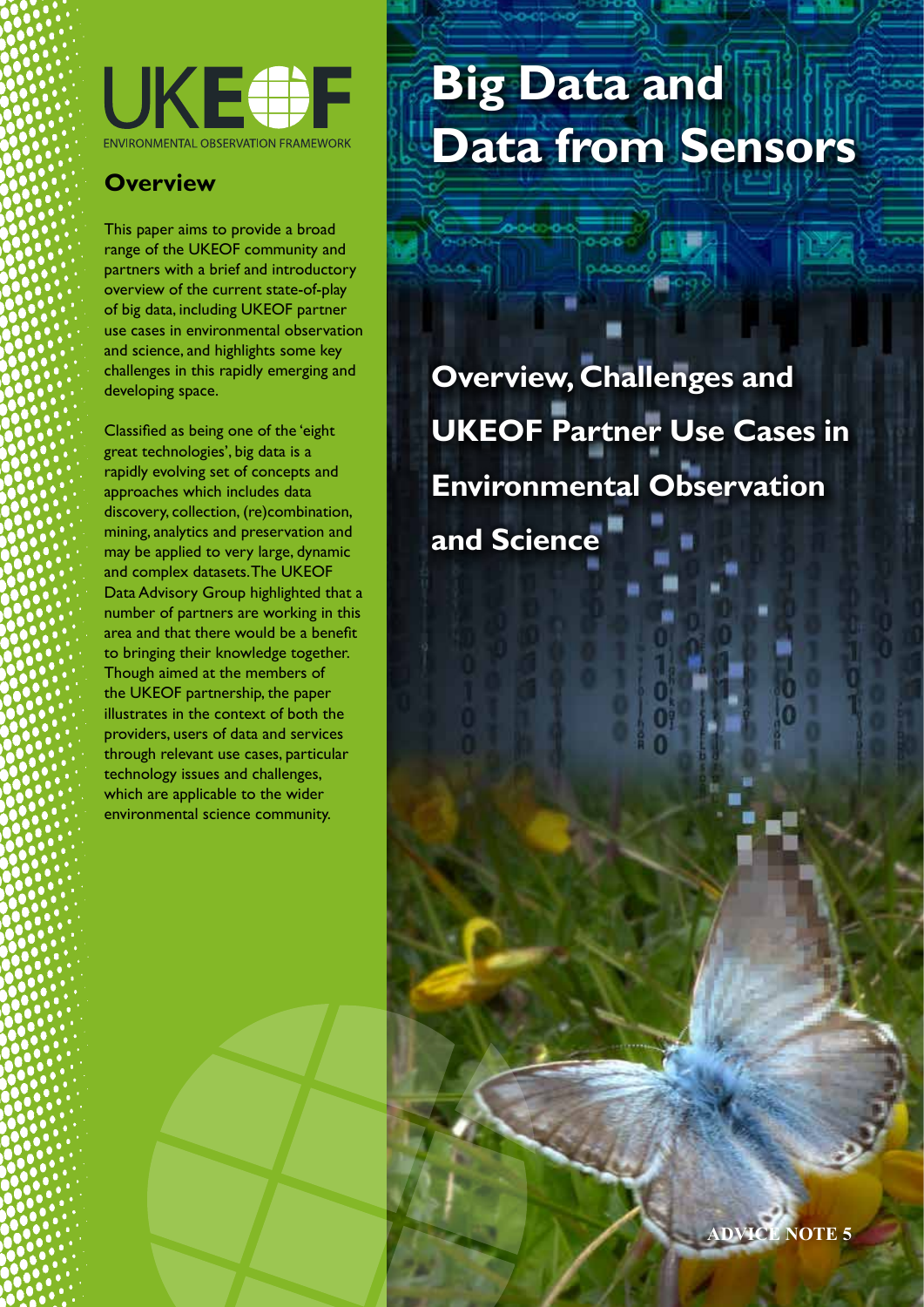# **Introducing big data concepts and the importance of software infrastructure for providers and users**



Digital data on our environment is growing and is made available increasingly rapidly. The variety of data that is available for analysis has also increased and is available in many formats, including real time data from sensors, citizen science and social networks, as well as traditional formats associated with scientific facilities.

There is understandable confusion about the wide range of concepts, technologies and approaches in the burgeoning big data landscape in which all of us now work. The data.gov.uk briefing

paper: "Emerging Technologies: Big Data"<sup>1</sup>, a horizon scanning research paper by the Emerging Technologies Big Data Community of Interest (December 2014), refers to:

- large volumes of data with high level of complexity
- the analysis used for the data that requires more advanced techniques and technologies to gain meaningful information and insights in real time.

The particular challenges lie in the unstructured nature of much of the environmental data we might want to analyse and rightful concerns about privacy and security in an open data landscape (see Open Data Institute's "Open Data" briefing?). In October 2013, the UK Government published its "Seizing the data opportunity: a Strategy for UK Data Capability"3 , which focussed on the three key areas required to increase capability:

- Skills
- Infrastructure, software and collaborative R&D
- Sharing and linking data securely and appropriately.

In order to tackle this landscape, we have seen key trends emerging in the development of cloud computing, new software tools and database systems for large, unstructured datasets and interoperability enabled by use of linked data, standard metadata schema and semantic web based approaches. Some examples of these are presented in the next section. An emerging difficulty is the effective indexing of datasets for data mining and the subsequent representation, visualisation and interpretation of multidisciplinary datasets, including by non-experts.

Once established, the data feeds and live web services made available can be consumed by Application Programming Interfaces (APIs). These make it possible to integrate multiple data streams in a bidirectional manner, so that updating a record in one database can be seen almost immediately in any other linked database. It becomes possible to listen in to live data feeds and feed decision based algorithms which might lead to an important early warning or alert as well as ensuring records are as up to date as possible, wherever they might be consumed. Scientists and technologists have also been refining analytical tools so that they can process the vast quantities of data in near-real time from sensors. The rise of the 'Smart Cities' concept and 'Digital Government' brings these issues to a head.

There are real concerns around the privacy of data and intellectual property. It is well understood by statisticians that combining multiple anonymised datasets can potentially lead to the unintentional re-identification of individuals. The typical approach to date has proved to be the development of rigorous information security and information governance frameworks, particularly in healthcare, which aim to ensure that only appropriate datasets are available and can be represented from any one service. It is acknowledged that there are still significant challenges to be overcome in order to address this as demand increases for data rich services potentially relating to individuals making use of wearables and other mobile device capabilities. In health, citizens are increasingly expecting to be able to access, e.g. their physical activity data, and relate it to personal medical data where applicable.

 The sustainability of these new technologies requires an increasing focus on the provision of support services and monetisation of big data sources. There is a well-known shortage of appropriate expertise, especially within large organisations, to enable this which has led to the launch of new initiatives to accredit the role of e.g. "research software engineers"4 and seek sustainable funding for them within organisations such as universities. This offers hope albeit demand is already very high for those now in post. Likewise it is typically too costly to build your own in-house infrastructure on an individual project or at an organisation wide level but there is good practice out there in the form of some of the existing data intensive facility and services in place (see use cases below) and under development. The challenge is to make them reusable to a broad range of use cases. In particular we highlight the crucial but underappreciated importance of sustaining the underlying software typically deployed in order to both provision, integrate and analyse datasets. This applies to individuals, projects and organisations and disciplines. Attempts to tackle this include deploying tools for the containerisation of the software, operating system and dependent libraries, suitable deposition in, for example, versioned Github repositories, as well as enabling persistent citation of the software itself, building on the approach used by, for example, DataCite metadata for datasets<sup>5</sup>.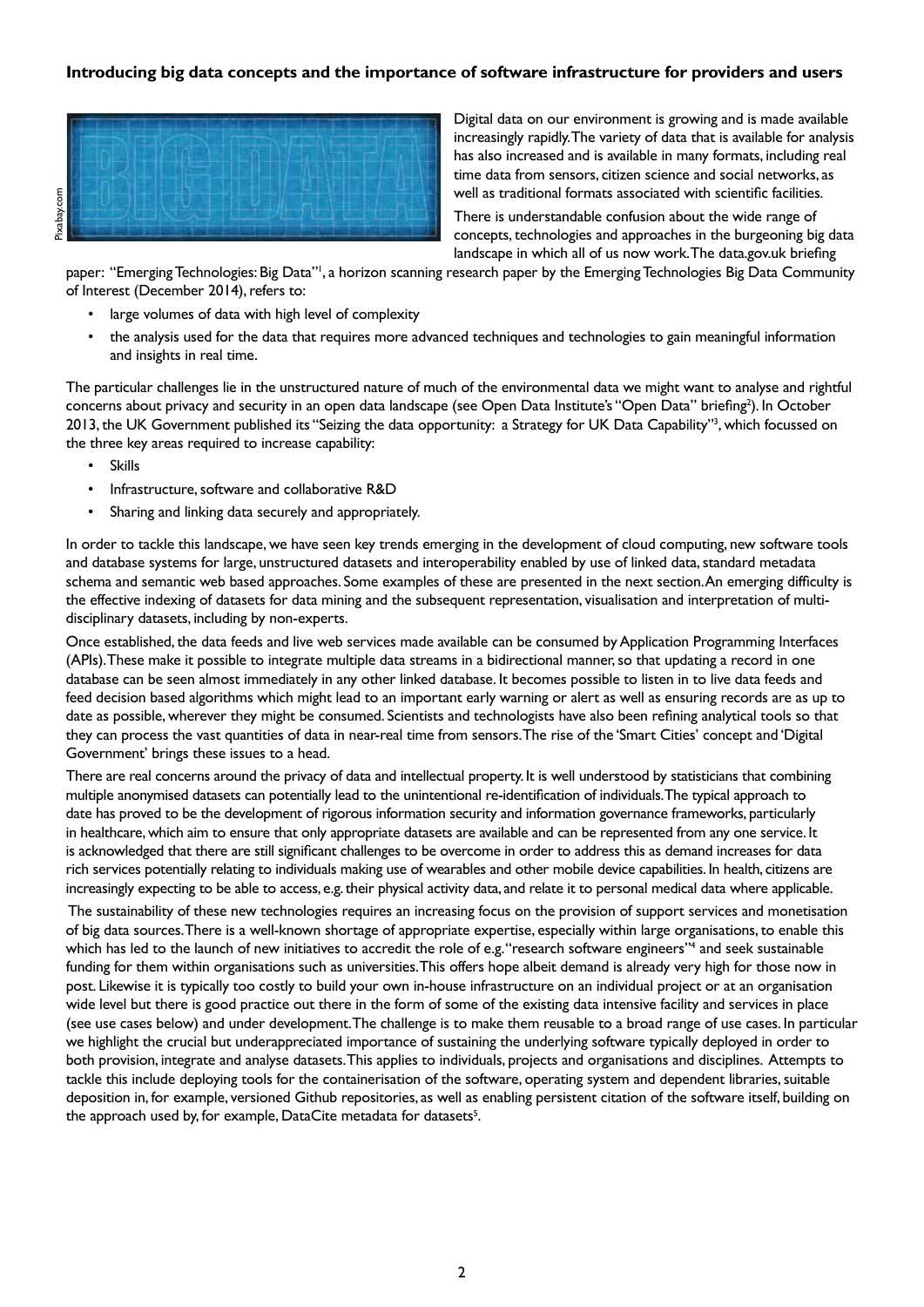The **key challenges** that emerge and which UKEOF and partners can address, perhaps through dedicated future briefing papers, are:

- Skills including understanding uncertainty (both in the input parameters and model outputs), handling big data (without needing petaflops of computing power), software engineering enabling reuse and making use of big data for meaningful applications
- Infrastructure (including network capacities), the enabling software itself and collaboration
- Sharing, preserving and linking data securely and appropriately, including
	- use of relevant metadata and standard frameworks
	- interoperability as distinct from standards compliance, linked data and the semantic web
	- effective indexing for data mining
- Interpretation of multi-disciplinary datasets and by non-experts
- Benefits to be gained from the interpretation of such large datasets
- Sustainability.

Here we describe some of the data infrastructures being developed in order to tackle these challenges in a UKEOF context. We hope that other such initiatives can benefit from understanding the approaches used and potentially reuse and adapt to their own needs.

# **WOW Weather Observation Website**

The Weather Observation Website (WOW)<sup>6</sup> was launched in 2011 as a repository for citizen weather data. WOW is a website developed on Google App engine and underpinned by a Google Big Table database in the Google Cloud. Users of WOW can submit weather observations from any web enabled device. Observations are stored on WOW and visualised alongside other observations from Met Office official stations and observations from other WOW users, giving a comprehensive picture of the current situation. A user has a unique site ID and PIN to ensure only they can submit data to their site. Data is visible to everyone but can only be downloaded if the site owner grants permission by selecting a tick box in the site details. Photographs can also be submitted alongside observations. Users can even report snowfall through Twitter, this feature will be enhanced upon in the WOW Engine.



WOW has not had any marketing, but through word of mouth has expanded to 219 countries as recognised by Google and there are over 8000 registered users who have submitted almost a billion observations since launch. WOW

regularly receives close to 30million observations a month and this figure is increasing each month.

Due to its popularity, WOW was approached by other National Meteorological Services to open up the platform for collaborations. In 2012 a pilot was launched with the Australian Bureau of Meteorology that saw the Met Office grant them access to WOW through an Australian sub domain. This has been a huge success and there are over 1300 sites operating in Australia. The Australian example, whilst successful, was also restrictive, as any changes to their branded version of WOW had to be replicated on the Met Office version. In 2014 a collaboration was started with the New Zealand Met Service and the Dutch Met service (KNMI). Using lessons learnt from the Australian collaboration a new API was created to allow for each site owner to make changes without impacting other users.

Building on the success of the above collaborations it was decided to make the whole WOW platform more flexible in terms of the type of measurements recorded, the security of the site and linking to other sites. The latest phase of WOW is called the WOW Engine (launched in June 2016), employing a new development team to radically change the way observations are stored and visualised. It will make use of multiple APIs to enable the collection of a wider range of parameters and data will not be restricted to data that originates from an Automatic Weather Station (AWS). It is proposed to collect data from moving sensor sites such as cars.

As the database will be flexible, it can expand to record new types of variable. Using extensible APIs will allow the WOW Engine to interface with other systems, ingesting data in bulk or exporting a feed of the data to external consumers. As part of the WOW Engine development, the website will be split from the back end database and will continue as a visualisation website that users can interact with. But not everything that is collected in the WOW Engine will have to be visualised on WOW.

It is planned to demonstrate the extensibility of the APIs by building an INSPIRE compliant interface to the WOW Engine. The WOW Engine will aim to be Infrastructure for Spatial Information in the European Community (INSPIRE) and Open Geospatial Consortium (OGC) compliant.

A key lesson from the development of WOW is to make platform storage and collection/dissemination processes as flexible as possible to future proof the infrastructure.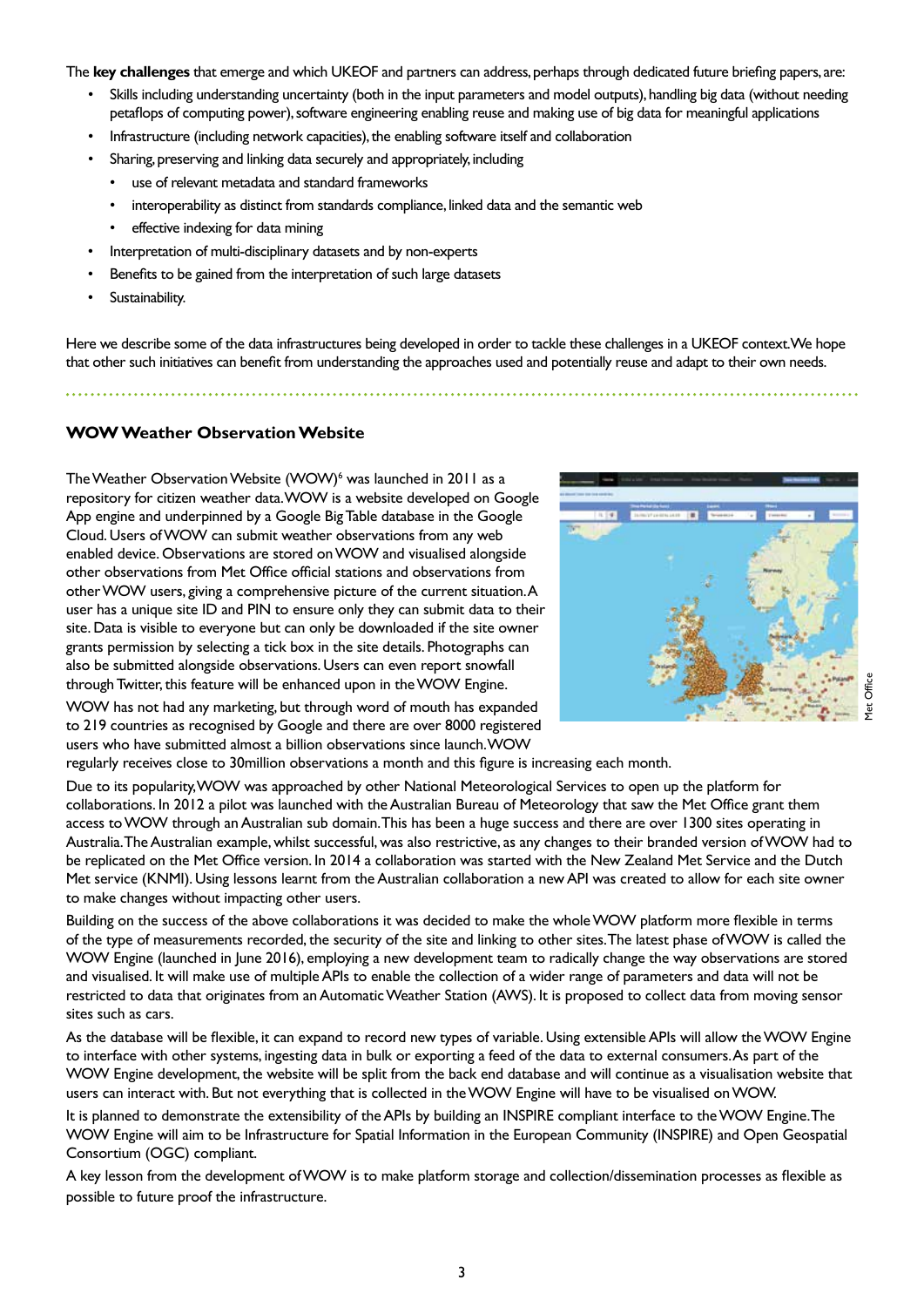# **JASMIN Environmental Data Analysis Facility**

JASMIN is a very large volume (peta-scale) data analysis facility established to serve the needs of the NERC community as a means to address the challenges of big data. JASMIN provides a centralised resource for hosting key environmental datasets colocated with computational infrastructure to enable processing and analysis.

As data volumes increase the traditional model of users downloading data from a centralised resource to their own client environments is becoming less and less tenable. JASMIN applies the principle of bringing users to the data to address this problem: users are provided with virtual access which directs to the data and computing resources available on JASMIN. For example in the earth observation domain, users have been able to perform full mission reprocessing of data products a task which was hitherto impracticable on institutional based resources alone.

Providing single point access to such a range of datasets fosters interdisciplinary research and collaborative working, essential to modern research and reuse. Along with the provision of shared access to data and processing resources JASMIN provides a community cloud. This enables individual groups to host their own custom applications and services within a tenancy. The ESA-funded OPTIRAD project is one such example. OPTIRAD provides a collaborative environment for land-surface data assimilation enabling researchers to share data and processing and analysis code using the popular IPython Notebook (Jupyter Notebook). Users access an interactive Python command line shell via a web-based interface. This also supports the addition of annotations to code and the incorporation of plots and images in shared notebooks.

The NERC Environmental Research Workbench (ERW) sits as an application layer on the unmanaged JASMIN infrastructure at STFC. Recently released as a prototype system the ERW enables NERC scientists to easily exploit the JASMIN infrastructure and overcome a major hurdle for the many NERC scientists who lack the technical skills and knowledge to exploit high performance and cloud computing infrastructures. It provides an intuitive, user-friendly web interface with a range of tools and services that will help scientists to analyse large and heterogeneous environmental datasets and accelerate science discovery. The Workbench is designed to be extensible, capable of supporting a growing ecosystem of services and increasing community of users for many years beyond its initial development.

The web interface based on an open source content management system and provides a number of pre-loaded tools and services which include:

- Interactive tools and user interfaces running e.g. R-based statistical analysis scripts
- Analytic programming toolkits based on e.g. JupyterHub (IPython Notebook) as a service.

The ERW provides the functionality to enable users to orchestrate simultaneous or multiple runs of these tools and models, the output of which can be shared with individual users or groups. Since the interface is built on an open source content management system sharing of content i.e. tools, data, and output is provided out of the box promoting collaboration and reuse. The Workbench is designed to be extensible, capable of supporting a growing ecosystem of services and increasing community of users for many years beyond its initial development. Within the ERW environment users can:

- Build new tools and services and make them available
- Configure and customise tools as required (packages, resources)
- Parameterise tools to enable versatility at run time
- Modify existing tools
- Organise tools into categories.



FC / Stephen Kill STFC / Stephen Kill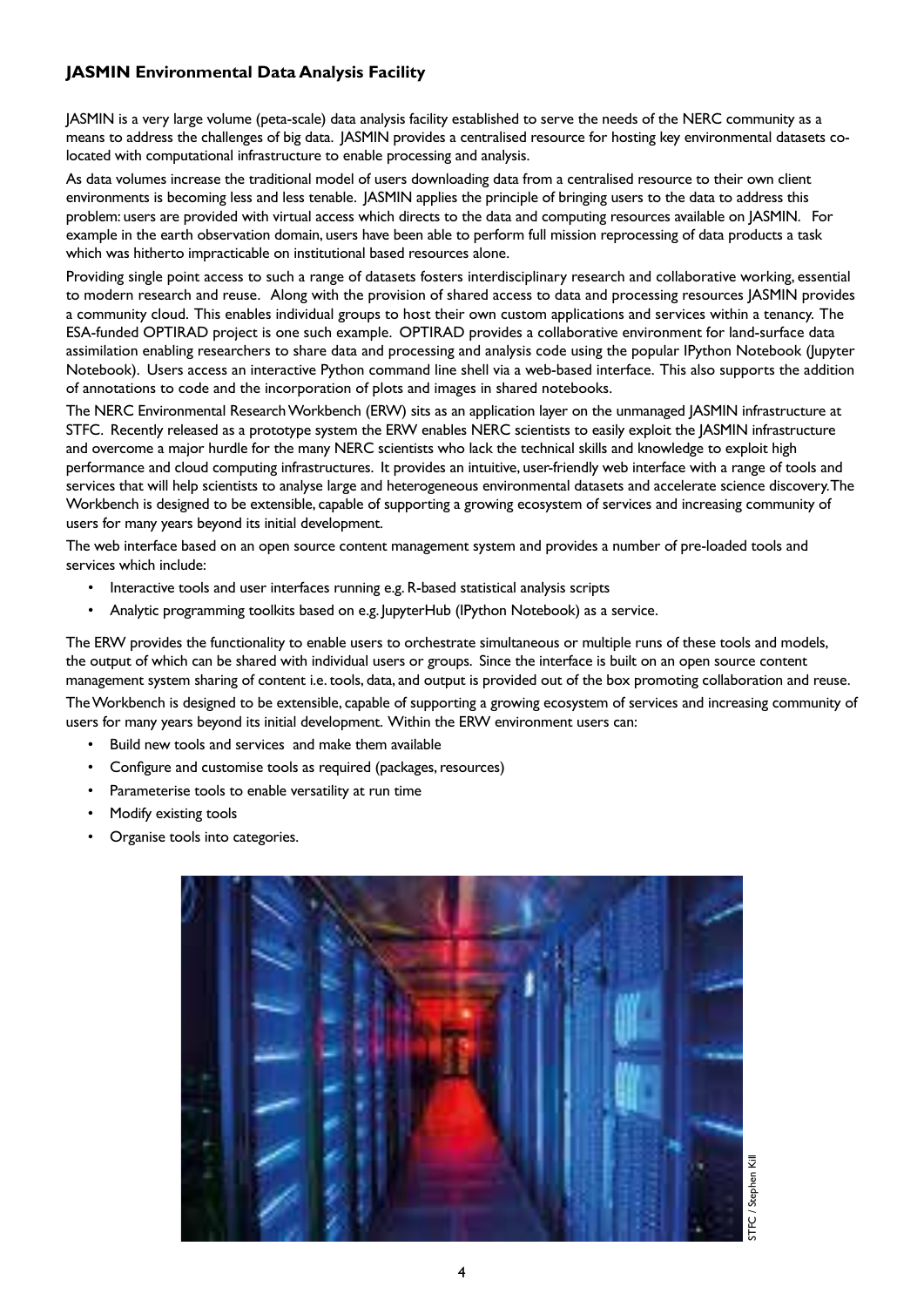# **Energy Data in the UK Data Archive**

Founded in 1967, with the ESRC-funded UK Data Service (UKDS) added in 2012, the UK Data Archive is the UK's largest repository of Economic and Social data. The UKDS is dedicated to providing Users with seamless and flexible access to a wide range of data resources to facilitate high quality Economic and Social Research and Education. Collections curated span well-known national datasets such as the Census and the National Household Survey, international aggregate-level data and smaller studies with themes including ageing, housing, labour, environment and energy.

The UK Data Service is extending and expanding its capacities to facilitate the curation and analysis of new and novel forms of data, and is engaged in a major project to develop big data architecture for social science. Challenges to archival processes include not only the introduction of new technology, necessitated by the volume of data in datasets, but also changes in cognition, policies and workflows. While the UKDS was working with digital objects, at times necessitating complex analyses, novel requirements included linking datasets and work with social media. The aim has been to develop discipline-agnostic, generic systems and tools.

UKDS has focussed on a big data test case and proof-of-concept utilising household energy consumption data collected from smart meters throughout the UK. Electricity and gas measurements are taken on a continuous 30-minute basis, recordings which are provided alongside geographic information. Although it should not be possible to



identify any individual from the data, the data is classified as safeguarded. There are several strands to this project. Firstly, research into the data itself implementing a data-driven rather than a hypothesis-driven model through exploratory data analysis and visualisation techniques. Secondly, the development of appropriate IT infrastructure creating, insofar as is possible, a big data service for the social science community. Thirdly, scoping interest and requirements within the social science community, demonstrating potential for big data using our research as a proof of concept model.

In developing these systems and research, helping to shape recommendations at national and international levels, the Open Data Platform (ODP) data lake approach has been adopted. We are utilising the Hortonworks Data Platform, with its associated data storage, processing and analytics components to showcase the power of the ODP model to provide a cost-effective and scalable framework. Students and researchers working on this platform are exposed to industry-standard data tools. Incorporating our 'Five Safes' framework, we are developing hybrid architecture, with cloud and on-premises installations, to serve both secure and non-secure data services.

# **References**

- 1. https://www.gov.uk/government/publications/emerging-technologies-big-data
- 2. http://theodi.org/what-is-open-data
- 3. https://www.gov.uk/government/uploads/system/uploads/attachment\_data/file/254136/bis-13-1250-strategy-for-uk-datacapability-v4.pdf
- 4. http://www.rse.ac.uk
- 5. Jones C., Matthews B, Gent I, Griffin T, Tedds J. (2016). *Persistent Identification and Citation of Software,* International Journal of Digital Curation, Vol. 11, Iss. 2, 104–114 http://dx.doi.org/10.2218/ijdc.v11i2.422
- 6. http://wow.metoffice.gov.uk